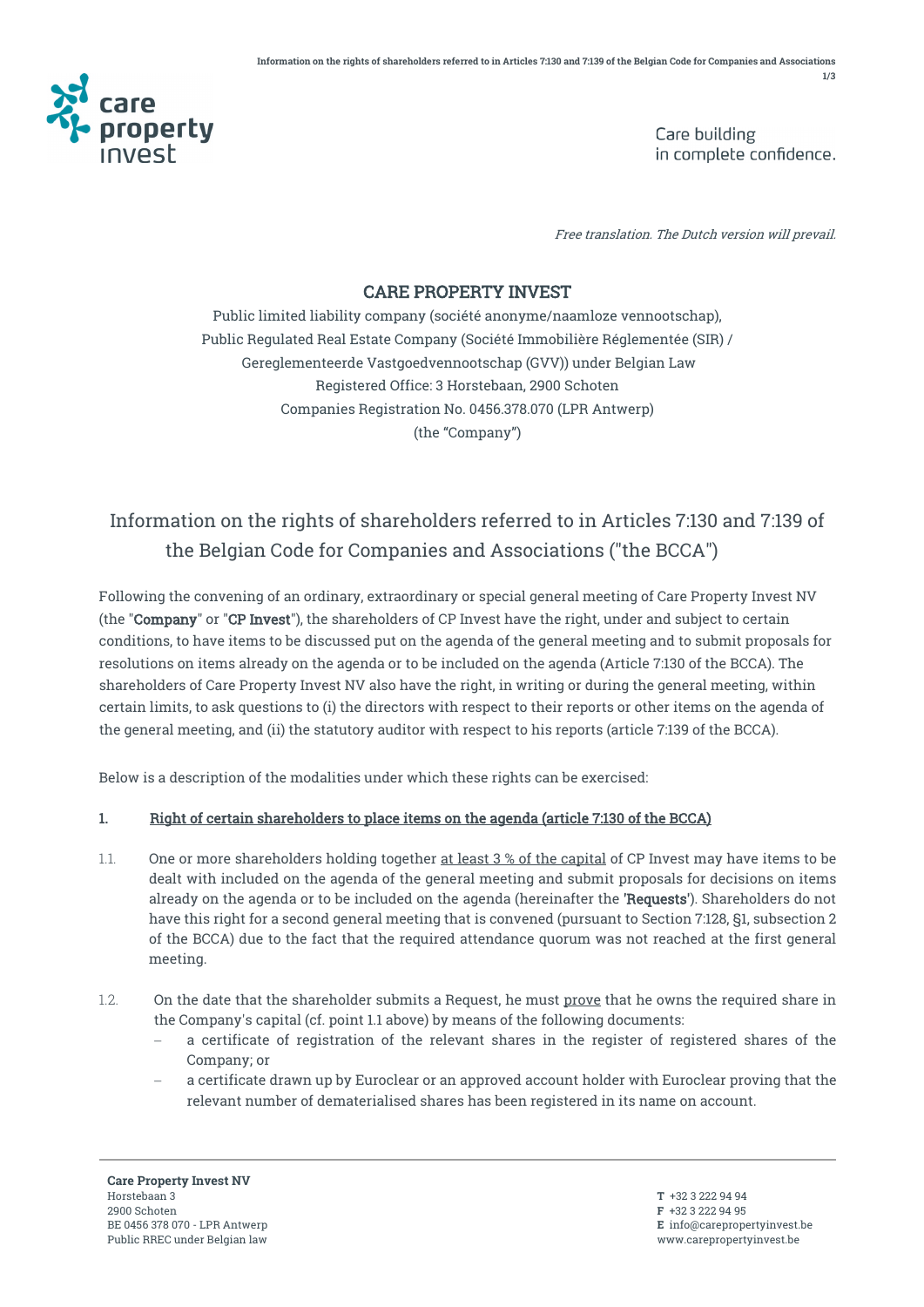

Care building in complete confidence.

- 1.3. The shareholder must submit his Request in writing. These Requests shall be accompanied by at least the following, as the case may be:
	- the text of the topics to be covered and the corresponding proposals for decision; and/or
	- − the text of proposals for decisions to be placed on the agenda relating to items already on the agenda;
	- − a postal or e-mail address to which the Company may send proof of receipt of the Request; and
	- − proof that the shareholder holds the required share in the capital of the Company (cf. point 1.2 above).
- 1.4. The Company must receive these Requests no later than the twenty-second day before the date of the general meeting (the exact date is indicated in the notice convening the meeting). The Requests may be sent to the Company by ordinary letter, fax or e-mail: Care Property Invest NV, Horstebaan 3, 2900 Schoten, F +32 3 222 94 95; E shareholders@carepropertyinvest.be. The Company acknowledges receipt of the Requests within forty-eight hours of such receipt.
- 1.5. Any proposed resolutions formulated in this context by the shareholder(s) shall be added to the website as soon as possible after their receipt by the Company.
- 1.6. At the latest on the fifteenth day before the date of the general meeting (the exact date is indicated in the notice convening the meeting), the Company publishes an agenda that is supplemented with the additional items to be dealt with and the corresponding proposed resolutions that would be included therein, and/or merely with the proposed resolutions that would have been formulated.

This supplemented agenda is published in the same way as the convening notice and is also made available on the Company's website.

At the same time, the Company makes available to its shareholders, on its website, an adapted proxy form, which can be used for voting by proxy and, if applicable, for voting by letter, completed with the additional items to be discussed and the corresponding proposed resolutions that would be placed on the agenda, and/or only with the proposed resolutions that would have been formulated.

1.7. The proxies that were notified to the Company prior to the publication of a supplemented agenda remain valid for the items on the agenda to which they apply. With regard to the items to be discussed on the agenda for which new proposed resolutions have been submitted, the proxy holder may, during the meeting, deviate from any instructions given by the principal if the execution of such instructions could harm the interests of the principal. The proxy holder must inform the principal. The proxy must state whether the proxy holder is authorised to vote on the new items on the agenda or whether he must abstain from voting.